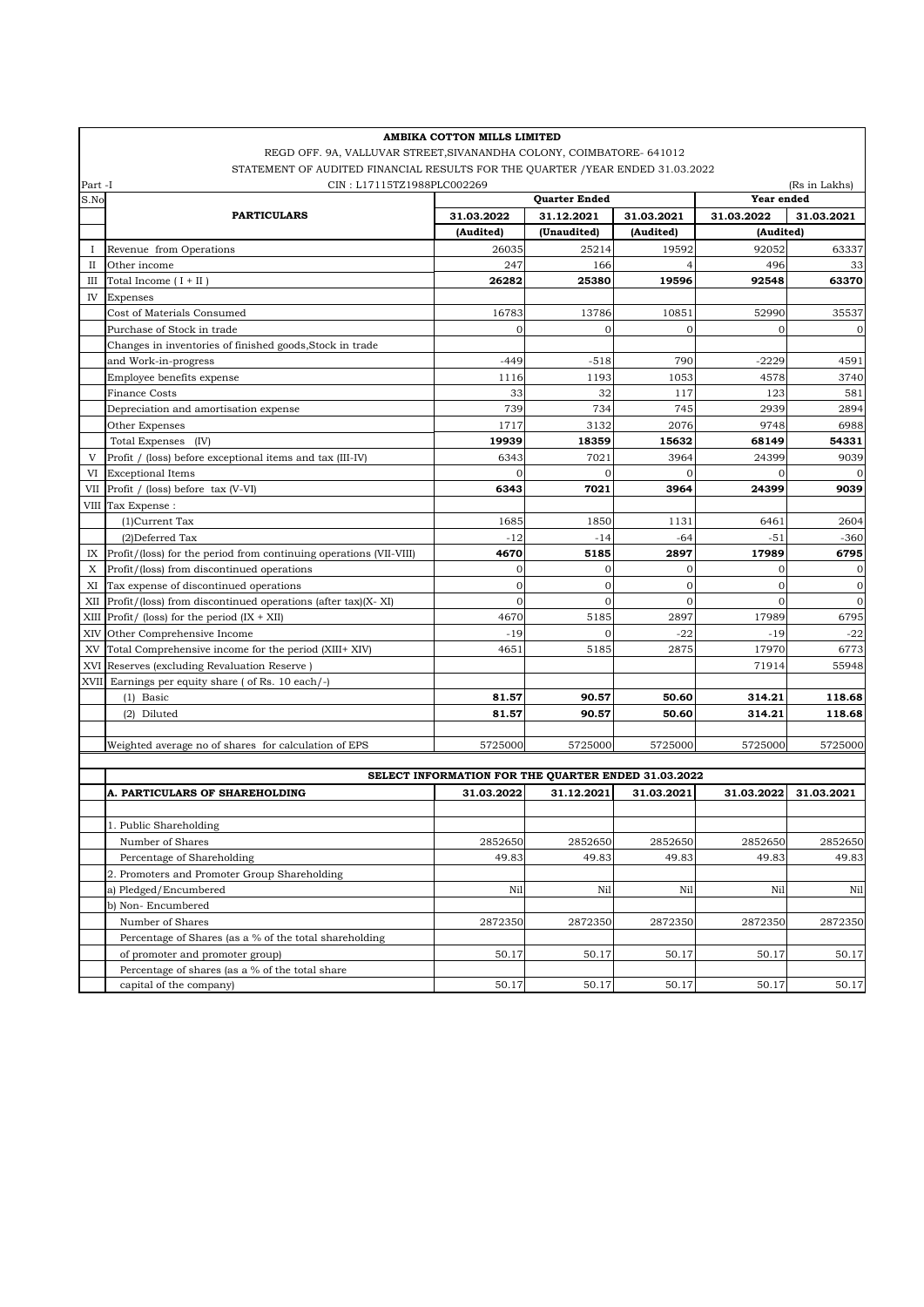| <b>B.PARTICULARS</b>                           | <b>Ouarter Ended</b> |  |  |
|------------------------------------------------|----------------------|--|--|
|                                                | 31.03.2022           |  |  |
| Investor Complaints                            |                      |  |  |
| Pending at the beginning of the quarter        | Nil                  |  |  |
| Received during the quarter                    | Nil                  |  |  |
| Disposed of during the quarter                 | Nil                  |  |  |
| Remaining Unresolved at the end of the quarter | Nil                  |  |  |

1. The Audited Financial results have been reviewed by the Audit Committee and have been approved by the Board of Directors at its meeting held on 28th May 2022

- 2 .The Board of Directors have recommended payment of Final dividend of Rs.35/- (350%) per equity share ( face value of Rs.10 each) for FY 2021-22 subject to approval of shareholders at the Annual general meeting.
- 3. The Company during the year invested Rs.11.52 Crores, out of internal accruals in Plant & Machinery and Factory Building
- 4. The figures for the quarter ended 31.03.2022 are the balancing figures between audited figures in respect of the full financial year and the published year to date figures upto the third quarter of the Current Financial year.
- 5. Figures for the previous periods have been regrouped / reclassified wherever necessary.

Place: Coimbatore Date: 28.05.2022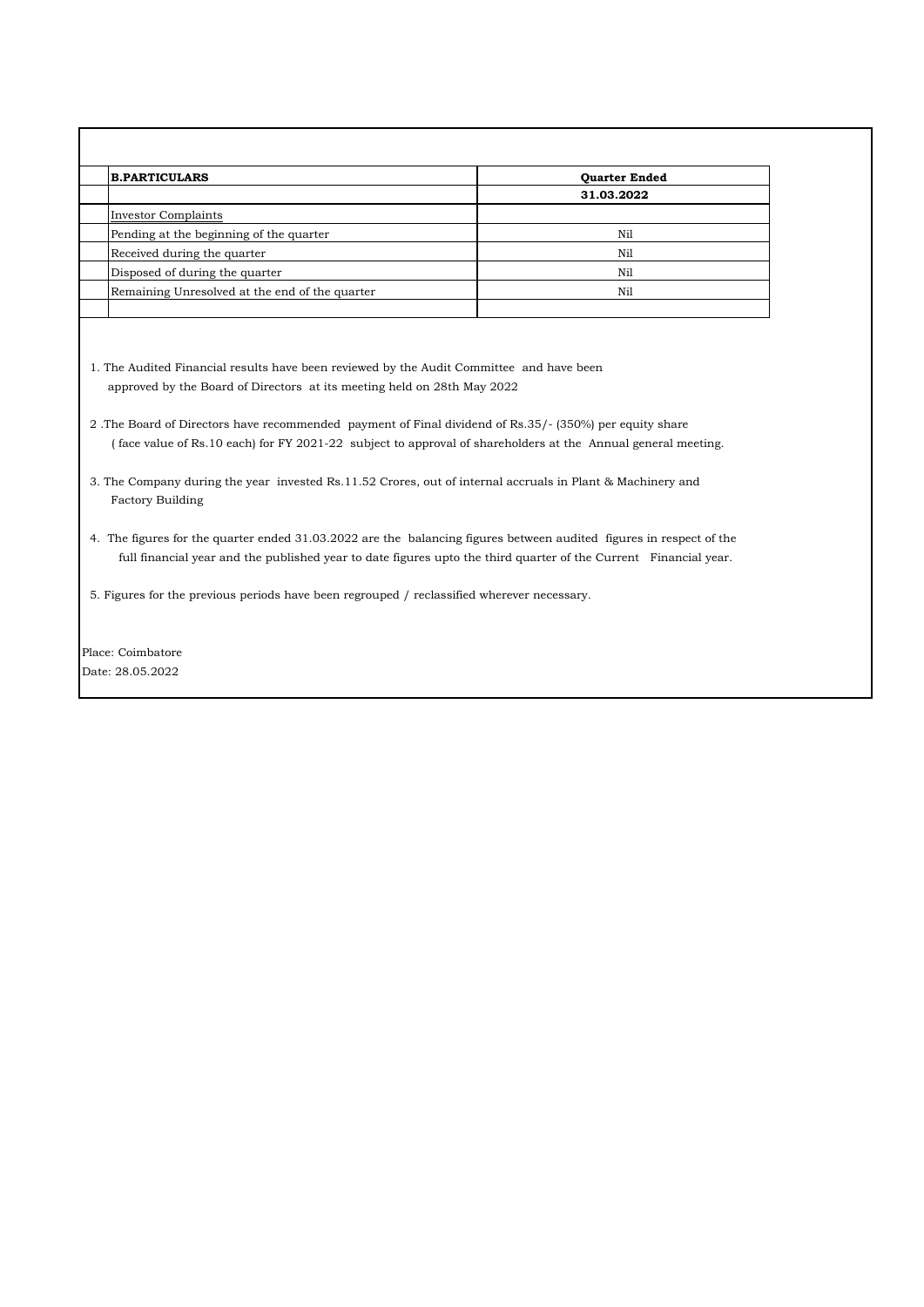| STATEMENT OF ASSETS AND LIABILITIES   |                                | (Rs. In Lakhs)                 |
|---------------------------------------|--------------------------------|--------------------------------|
| <b>Particulars</b>                    | As at<br>31.03.2022<br>Audited | As at<br>31.03.2021<br>Audited |
| <b>Assets</b>                         |                                |                                |
| Non-current assets:                   |                                |                                |
| Property, Plant and Equipment         | 22702                          | 24455                          |
| Capital Work in Progress              | 3                              |                                |
| Financial Assets -                    |                                |                                |
| Other Financial Assets                | 760                            |                                |
| Other non-current assets              | 19                             |                                |
| <b>Total - Non-Current Assets</b>     | 23484                          | 25750                          |
| Current assets :                      |                                |                                |
| Inventories                           | 22922                          | 31320                          |
| <b>Financial Assets</b>               |                                |                                |
| Investments                           | 43                             |                                |
| Trade receivables                     | 4587                           | 1347                           |
| Cash and cash equivalents             | 27956                          |                                |
| Other financial assets                | 2652                           | 2612                           |
| Current tax (Net)                     | 147                            |                                |
| Other current assets                  | 563                            | 1443                           |
| <b>Total - Current Assets</b>         | 58870                          | 37163                          |
| <b>Total Assets</b>                   | 82354                          | 62913                          |
| <b>Equity</b>                         |                                |                                |
| <b>Equity Share Capital</b>           | 572                            |                                |
| Other Equity                          | 71914                          | 55948                          |
| <b>Total Equity</b>                   | 72486                          | 56520                          |
| <b>Liablities</b>                     |                                |                                |
| Non -Current Liablities -             |                                |                                |
| <b>Financial Liablities</b>           |                                |                                |
| Borrowings                            | 0                              |                                |
| Lease Liabilities                     | 0                              |                                |
| Other financial Liablities            | 671                            |                                |
| Deferred tax liablites (Net)          | 2029                           | 2080                           |
| <b>Total - Non-Current Liablities</b> | 2700                           | 2681                           |
| Current liablities -                  |                                |                                |
| <b>Financial liablities</b>           |                                |                                |
| Borrowings                            | 0                              |                                |
| Lease Liabilities                     | 0                              |                                |
| <b>Trade Payables</b>                 |                                |                                |
| Due to Micro and Small Enterprises    | 128                            |                                |
| Others                                | 5897                           | 2230                           |
| Other financial Liablities            | 926                            |                                |
| Other Current Liablities              | 204                            |                                |
| Current Tax Liablities (Net)          | 13                             |                                |
| <b>Total - Current Liablities</b>     | 7168                           | 3712                           |
|                                       |                                | 62913                          |
| <b>Total Equity &amp; Liablities</b>  | 82354                          |                                |